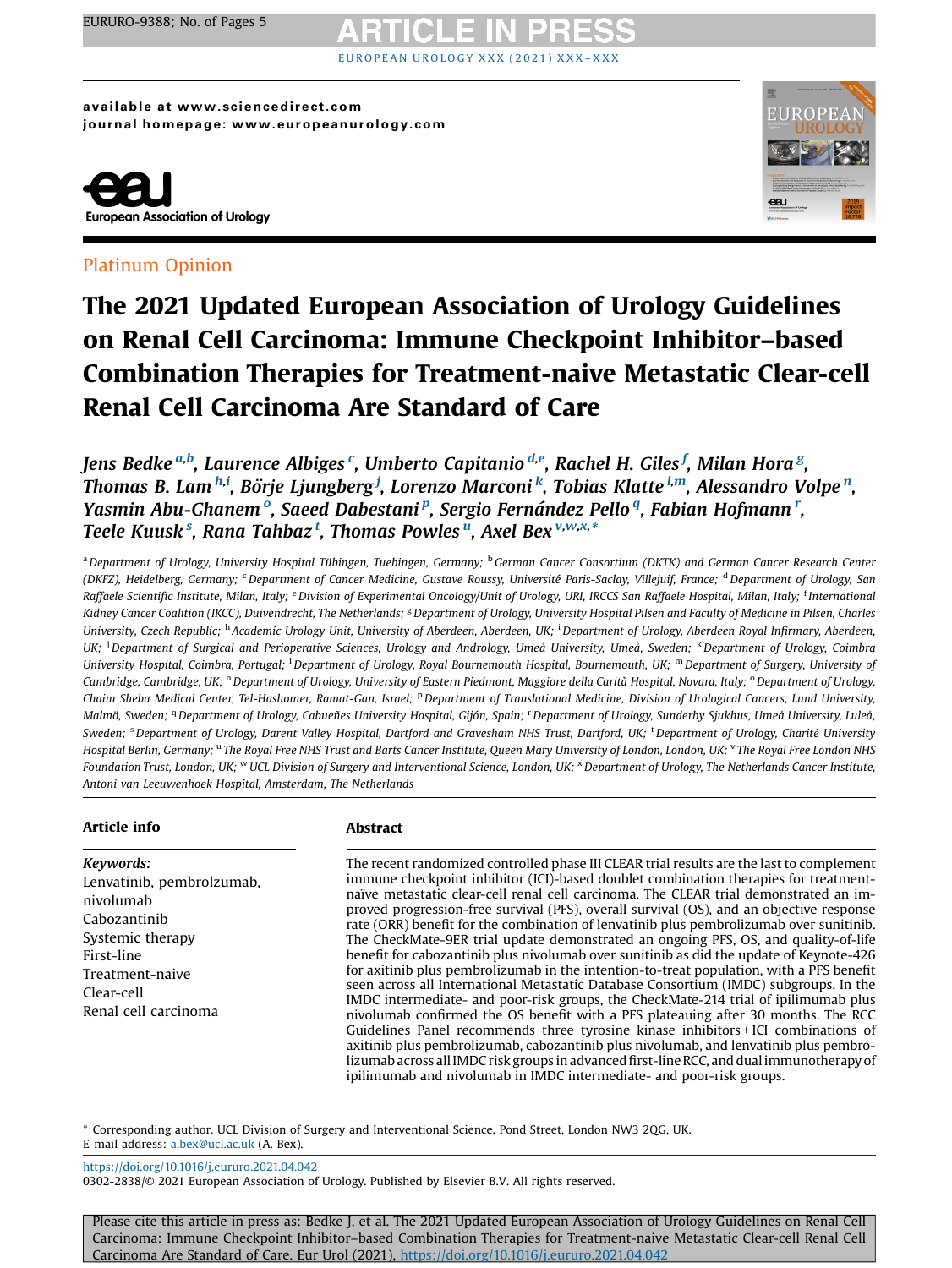## **2** EUROPEAN UROLOGY XXX (2021) XXX-XXX

Patient summary: New data from combination trials with immune checkpoint inhibitors for advanced kidney cancer confirm a survival benefit for lenvatinib plus pembrolizumab, cabozantinib plus nivolumab (with improved quality-of-life), axitinib plus pembrolizumab, and ipilimumab plus nivolumab. These combination therapies are recommended as first-line treatment for advanced kidney cancer.

© 2021 European Association of Urology. Published by Elsevier B.V. All rights reserved.

Therapy for treatment-naive metastatic clear-cell renal cell carcinoma (cc-mRCC) has changed to doublets with an immune checkpoint inhibitor (ICI) backbone targeting the programmed death-receptor (PD)-1 or its ligand (PD-L1). These doublets are either complemented by a tyrosine kinase inhibitor or a second ICI directed against the cytotoxic T-lymphocyte–associated Protein 4 (CTLA-4). In total, six phase III randomised controlled trials (RCTs) have been conducted to investigate ICI doublets against sunitinib, a previous standard of care [1–[6\].](#page-4-0)

The randomised phase 3 trial (RCT) CLEAR in cc-mRCC patients is the most recent trial to report ([Table](#page-2-0) 1). CLEAR randomised patients in a 1:1:1 ratio to receive lenvatinib plus pembrolizumab ( $n = 355$ ), lenvatinib plus everolimus  $(n=357)$ , or sunitinib  $(n=357)$  [\[2\]](#page-4-0). The trial reached its primary endpoint of independently assessed progressionfree survival (PFS) with 23.9 mo for lenvatinib plus pembrolizumab versus 9.2 mo for sunitinib (hazard ratio [HR]: 0.39, 95% confidence interval [CI]: 0.32-0.49,  $p < 0.001$ ). Overall survival (OS) was significantly improved with lenvatinib plus pembrolizumab versus sunitinib (HR: 0.66, 95% CI: 0.49–0.88,  $p = 0.005$ ), with a median follow-up of 26.6 mo. Objective response for lenvatinib plus pembrolizumab was 71%, with 16% of the patients achieving a complete remission; efficacy was observed across all International Metastatic Database Consortium (IMDC) risk groups, and was independent of PD-L1 status. The median duration of response for lenvatinib plus pembrolizumab in patients with a response was 25.8 mo (95% CI: 22.1–27.9). In the lenvatinib plus everolimus arm, PFS was also significantly improved compared with sunitinib with a median PFS of 14.7 mo (HR: 0.65, 95% CI: 0.53–0.80, p < 0.001) and the median OS was not reached (HR: 1.15, 95% CI: 0.88–1.50,  $p = 0.30$ ). Treatment-related adverse events of grade  $>3$ with lenvatinib plus pembrolizumab were reported in 72% of the participants. Treatment-related deaths occurred in four patients in the lenvatinib plus pembrolizumab arm and in one patient in the sunitinib arm.

In CheckMate-9ER, treatment-naïve cc-mRCC patients  $(n = 651)$  were randomised to nivolumab plus reduceddose cabozantinib ( $n = 323$ ) or sunitinib ( $n = 328$ ) [\[1\]](#page-4-0). Recently, results were updated with a median follow-up of 23.5 mo [\[7\].](#page-4-0) The primary endpoint of PFS, as assessed by a central independent review in the intention-to-treat (ITT) population, was improved significantly for nivolumab plus cabozantinib (17.0 mo) versus sunitinib (8.3 mo; HR: 0.52, 95% CI: 0.43–0.64,  $p < 0.0001$ ). The secondary endpoint of OS was also significantly prolonged for nivolumab plus cabozantinib (not reached) versus sunitinib (29.5 mo; HR: 0.66, 95% CI: 0.50–0.87,  $p = 0.0034$ ). The independently assessed objective response rate (ORR)

was 54.8% for nivolumab plus cabozantinib versus 28.4% for sunitinib, with a complete response rate of 9% versus 4.3%. The efficacy was observed independent of the IMDC group and PD-L1 status. Unique among these trials, CheckMate-9ER considered health-related quality of life as a secondary endpoint; two validated tools strongly indicated that the nivolumab plus cabozantinib combination was better at maintaining quality of life than sunitinib [\[1\].](#page-4-0) Treatment-related adverse events (grade  $\geq$ 3) occurred in 61% of patients receiving cabozantinib and nivolumab versus 51% of patients receiving sunitinib. Treatment-related deaths occurred in one patient in the nivolumab plus cabozantinib arm and in two patients in the sunitinib arm.

The Keynote-426 RCT investigated pembrolizumab plus axitinib versus sunitinib in 861 patients with treatmentnaïve cc-mRCC [\[5\].](#page-4-0) OS and PFS assessed by a central independent review in the ITT population were the primary endpoints; a recent update of Keynote-426 with a minimum follow-up of 23.4 mo (median follow-up 30.6 mo) demonstrated an on-going OS benefit for pembrolizumab plus axitinib in the ITT population (HR: 0.68, 95% CI: 0.55–0.85, p < 0.001) [\[8\].](#page-4-0) A PFS benefit (HR: 0.71, 95% CI: 0.60–0.84,  $p < 0.0001$ ) was seen across all IMDC subgroups. However, in the favourable-risk group, OS was similar for pembrolizumab plus axitinib and sunitinib. In addition, patients who completed 2 yr of axitinib plus pembrolizumab treatment had excellent long-term OS of 95% and PFS of 75% at 36 mo [\[9\]](#page-4-0).

Owing to the positive data of the trials CLEAR, CheckMate-9ER, and Keynote-426, the European Association of Urology (EAU) Renal Cell Cancer Guidelines Panel now recommends lenvatinib plus pembrolizumab, cabozantinib plus nivolumab, or axitinib plus pembrolizumab for all IMDC subgroups for treatment-naïve cc-mRCC.

A 48-mo follow-up for the phase III trial CheckMate-214 reported a continued benefit for this ICI combination in the IMDC intermediate- and poor-risk groups with median OS of 48.1 mo over sunitinib (26.6 mo; HR: 0.65, 95% CI: 0.54–0.78,  $p < 0.001$ ) [\[8,10\].](#page-4-0) The PFS for nivolumab plus ipilimumab plateaued at approximately 35% after 30 mo, which indicates exceptional durability of a response. For the IMDC favourable-risk group, sunitinib continued to perform better than nivolumab plus ipilimumab, although the HR for OS is evolving over time toward the immune doublet in the 48-mo follow-up update (HR: 0.93, 95% CI: 0.62–1.40), while PFS remains in favour of sunitinib (HR: 1.84, 95% CI: 1.29–2.62). For these reasons, the EAU Renal Cell Cancer Guidelines Panel continues to recommend nivolumab and ipilimumab in the IMDC intermediate- and poor-risk patient populations only.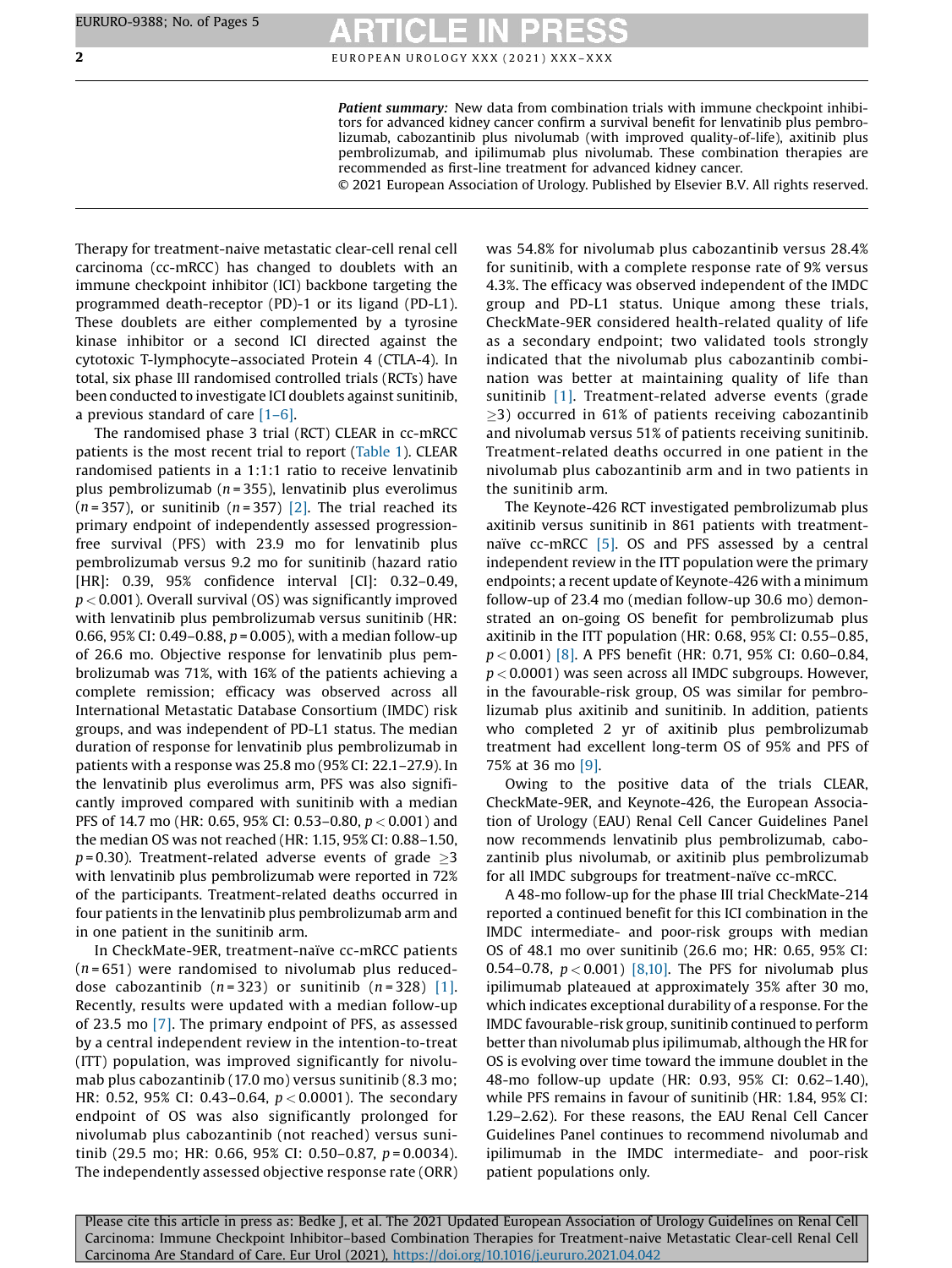$E$  U RO PEAN UROLOGY XXX (2021) XXX-XXX  $\sim$  3

| Phase III trials of TKI + PD-1/PD-L1 doublets                                                                                                                                                                                                                                                                                                                                                                                                                                         |      |                                                                                                                                                          |                                                                          |                                                                                                                                                   |                                                                                                                                 |                                                                                                                          |
|---------------------------------------------------------------------------------------------------------------------------------------------------------------------------------------------------------------------------------------------------------------------------------------------------------------------------------------------------------------------------------------------------------------------------------------------------------------------------------------|------|----------------------------------------------------------------------------------------------------------------------------------------------------------|--------------------------------------------------------------------------|---------------------------------------------------------------------------------------------------------------------------------------------------|---------------------------------------------------------------------------------------------------------------------------------|--------------------------------------------------------------------------------------------------------------------------|
| Study                                                                                                                                                                                                                                                                                                                                                                                                                                                                                 | N    | Experimental arm                                                                                                                                         | Primary endpoint                                                         | Risk groups                                                                                                                                       | PFS (mo)<br>Median (95% CI)<br><b>HR</b>                                                                                        | $OS$ (mo)<br>Median (95% CI)<br><b>HR</b>                                                                                |
| <b>CheckMate-9ER</b><br>NCT03141177<br>Median follow-up<br>of 23.5 mo<br>[1,7]                                                                                                                                                                                                                                                                                                                                                                                                        | 651  | Nivolumab 240 mg fixed-<br>dose IV every 2 wk plus<br>cabozantinib 40 mg PO<br>daily vs sunitinib 50 mg PO<br>$QD$ 4/2 wk                                | PFS in the ITT by<br><b>BICR</b>                                         | <b>IMDC</b><br><b>FAV 22%</b><br><b>IMD 58%</b><br><b>POOR 20%</b><br><b>MSKCC</b><br>Not determined $p < 0.0001$                                 | (ITT)<br>NIVO + CABO: 17.0 (12.6-19.4)<br>SUN: 8.3 (6.9-9.7)<br>HR: 0.52 (95% CI: 0.43-0.64)                                    | (TTT)<br>NIVO + CABO: NR (NE)<br>SUN: 29.5 (28.4.6-NE)<br>HR: 0.66 (98.9% CI: 0.50-0.87)<br>$p = 0.0034$                 |
| <b>CLEAR</b><br>NCT02811861<br>Median follow-up<br>of 26.6 mo<br>$[2]$                                                                                                                                                                                                                                                                                                                                                                                                                |      | 712 Pembrolizumab 200 mg IV PFS in the ITT by<br>Q3W plus lenvatinib 20 mg BICR<br>PO QD vs sunitinib 50 mg<br>PO QD 4/2 wk                              |                                                                          | <b>IMDC</b><br><b>FAV 31%</b><br><b>IMD 59%</b><br><b>POOR 9%</b><br>n.e 1%<br><b>MSKCC</b><br><b>FAV 27%</b><br><b>IMD 64%</b><br><b>POOR 9%</b> | (ITT)<br>PEMBRO + LEN: 23.9 (20.8-<br>27.7)<br>SUN: 9.2 (6.0-11.0)<br>HR: 0.39 (95% CI: 0.32-0.49)<br>p > 0.001                 | (ITT)<br>PEMBRO+LEN: NR (33.6-NE)<br>SUN: NR (NE-NE)<br>HR: 0.66 (95% CI: 0.49-0.88)<br>$p = 0.005$                      |
| Immotion151<br>NCT02420821<br>Median follow-up<br>24 mo<br>[6]                                                                                                                                                                                                                                                                                                                                                                                                                        |      | 915 Atezolizumab 1200 mg<br>fixed-dose IV plus<br>bevacizumab 15 mg/kg IV<br>on days 1 and 22 of each<br>42-day cycle vs sunitinib<br>50 mg PO QD 4/2 wk | PFS in the PD-L1+<br>population and OS<br>in the ITT by IR               | <b>IMDC</b><br><b>MSKCC</b><br><b>FAV 20%</b><br><b>IMD 69%</b><br><b>POOR 12%</b>                                                                | $(PD-L1+)$<br>Not determined ATEZO + BEV: 11.2 (8.9-15.0)<br>SUN: 7.7 (6.8-9.7)<br>HR: 0.74 (95% CI: 0.57-0.96)<br>$p = 0.0217$ | (ITT)<br>ATEZO + BEV: 33.6 (29.0-NE)<br>SUN: 34.9 (27.8-NE)<br>HR: 0.93 (95% CI: 0.76-1.14)<br>$p = 0.4751$              |
| <b>JAVELIN 101</b><br>NCT02684006<br>Median follow-up<br>19 mo<br>[3,11]                                                                                                                                                                                                                                                                                                                                                                                                              |      | 886 Avelumab 10 mg/kg IV<br>Q2W plus axitinib, 5 mg PO<br>BID vs sunitinib 50 mg PO<br>$QD$ 4/2 wk                                                       | PFS in the PD-L1+<br>population and OS<br>in the ITT by BICR             | <b>IMDC</b><br><b>FAV 22%</b><br><b>IMD 62%</b><br><b>POOR 16%</b><br><b>MSKCC</b><br><b>FAV 23%</b><br><b>IMD 66%</b><br><b>POOR 12%</b>         | $(PD-L1+)$<br>AVE + AXI: 13.8 (10.1-20.7)<br>SUN: 7.0 (5.7-9.6)<br>HR: 0.62 (95% CI: 0.49-0.78)<br>p < 0.0001                   | $(PD-L1+)$<br>AVE + AXI: NR<br>SUN: 28.6 (27.4-NE)<br>HR: 0.83 (95% CI: 0.60-1.15)<br>$p = 0.1301$                       |
| <b>KEYNOTE-426</b><br>NCT02853331<br>Median follow-up<br>30.6 mo<br>[5,8]                                                                                                                                                                                                                                                                                                                                                                                                             |      | 861 Pembrolizumab 200 mg IV PFS and OS in the<br>Q3W plus axitinib 5 mg PO ITT by BICR<br>BID vs sunitinib 50 mg PO<br>$QD$ 4/2 wk                       |                                                                          | <b>IMDC</b><br><b>FAV 31%</b><br><b>IMD 56%</b><br><b>POOR 13%</b><br><b>MSKCC</b><br>Not determined $p < 0.0001$                                 | (ITT)<br>PEMBRO + AXI: 15.4 (12.7-18.9) PEMBRO + AXI: NR<br>SUN: 11.1 (9.1-12.5)<br>HR: 0.71 (95% CI: 0.60-0.84)                | (ITT)<br>SUN: 35.7 (33.3-NE)<br>HR: 0.68 (95% CI: 0.55-0.85)<br>$p = 0.0003$                                             |
| Phase III trial of CTLA- $4$ + PD-1 doublets                                                                                                                                                                                                                                                                                                                                                                                                                                          |      |                                                                                                                                                          |                                                                          |                                                                                                                                                   |                                                                                                                                 |                                                                                                                          |
| Study                                                                                                                                                                                                                                                                                                                                                                                                                                                                                 | N    | Experimental arm                                                                                                                                         | Primary endpoint                                                         | Risk groups                                                                                                                                       | PFS (mo)<br>Median (95% CI)<br><b>HR</b>                                                                                        | OS (mo)<br>Median (95% CI)<br><b>HR</b>                                                                                  |
| CheckMate214<br>NCT02231749<br>Minimum follow-<br>up of 48 mo<br>[4,10]                                                                                                                                                                                                                                                                                                                                                                                                               | 1096 | Nivolumab 3 mg/kg plus<br>ipilimumab 1 mg/kg IV<br>03W for 4 doses then<br>nivolumab 3 mg/kg IV Q2W<br>vs sunitinib 50 mg PO QD<br>$4/2$ wk              | PFS and OS in the<br>IMDC intermediate<br>and poor<br>population by BICR | <b>IMDC</b><br><b>FAV 23%</b><br><b>IMD 61%</b><br><b>POOR 17%</b><br><b>MSKCC</b><br>Not determined                                              | (IMDC IMD/POOR)<br>$NIVO + IPI$ : 11.2 (8.4-16.1)<br>SUN: 8.3 (7.0-10.8)<br>HR: 0.74 (95% CI:<br>$0.62 - 0.88$                  | (IMDC IMD/POOR)<br>NIVO + IPI: 48.1 (35.6–NE)<br>SUN: 26.6 (22.1-33.5)<br>HR: 0.65 (95% CI: 0.54-0.78)<br>$p \le 0.0001$ |
| ATEZO = atezolizumab; AVE = avelumab; AXI = axitinib; BEV = bevacizumab; BICR = blinded independent central review; BID = twice a day; CABO = cabozantinib;<br>CI = confidence interval; CTLA-4 = cytotoxic T-lymphocyte-associated Protein 4; FAV = favourable; HR = hazard ratio; IPI = ipilimumab; IMD = intermediate;<br>IMDC = Metastatic Renal Cancer Database Consortium; IR = investigator review; ITT = intention-to-treat; IV = intravenous; LEN = lenvatinib; mo = months; |      |                                                                                                                                                          |                                                                          |                                                                                                                                                   |                                                                                                                                 |                                                                                                                          |

<span id="page-2-0"></span>Table 1 – First line immune checkpoint inhibitor combination trials for metastatic clear-cell RCC Cross trial comparison is not recommended and should occur with caution

MSKCC = Memorial Sloan Kettering Cancer Center; NE = non-estimable; NR = not reached; NIVO = nivolumab; OS = overall survival; PD-1 = programmed deathreceptor 1; PEMBRO = pembrolizumab; PFS = profession-free survival; PO = by mouth; BID = twice a day; QD = once a day; Q2W= every 2 weeks; Q3W= every 3 weeks; SUN = sunitinib; wk = weeks; TKI = tyrosine kinase inhibitor.

In the phase III RCT JAVELIN RENAL 101, axitinib and avelumab were compared with sunitinib in 866 patients [\[3\]](#page-4-0). While the primary endpoint of PFS was met in the PD-L1–positive population, an OS advantage has not been observed in the primary efficacy population of PD-L1– positive patients (19-mo median follow-up; HR: 0.83 [95% CI: 0.60–1.15,  $p = 0.1301$ ]) at the second interim analysis [\[11\].](#page-4-0) The final analysis is still pending, and this combination is not currently recommended without a significant survival signal. Similarly, the combination of atezolizumab and bevacizumab versus sunitinib met its primary endpoint of investigator-assessed PFS in the PD-L1–positive population in the IMmotion151 phase III trial  $[6]$ . However, a significant OS advantage has not been shown; without a significant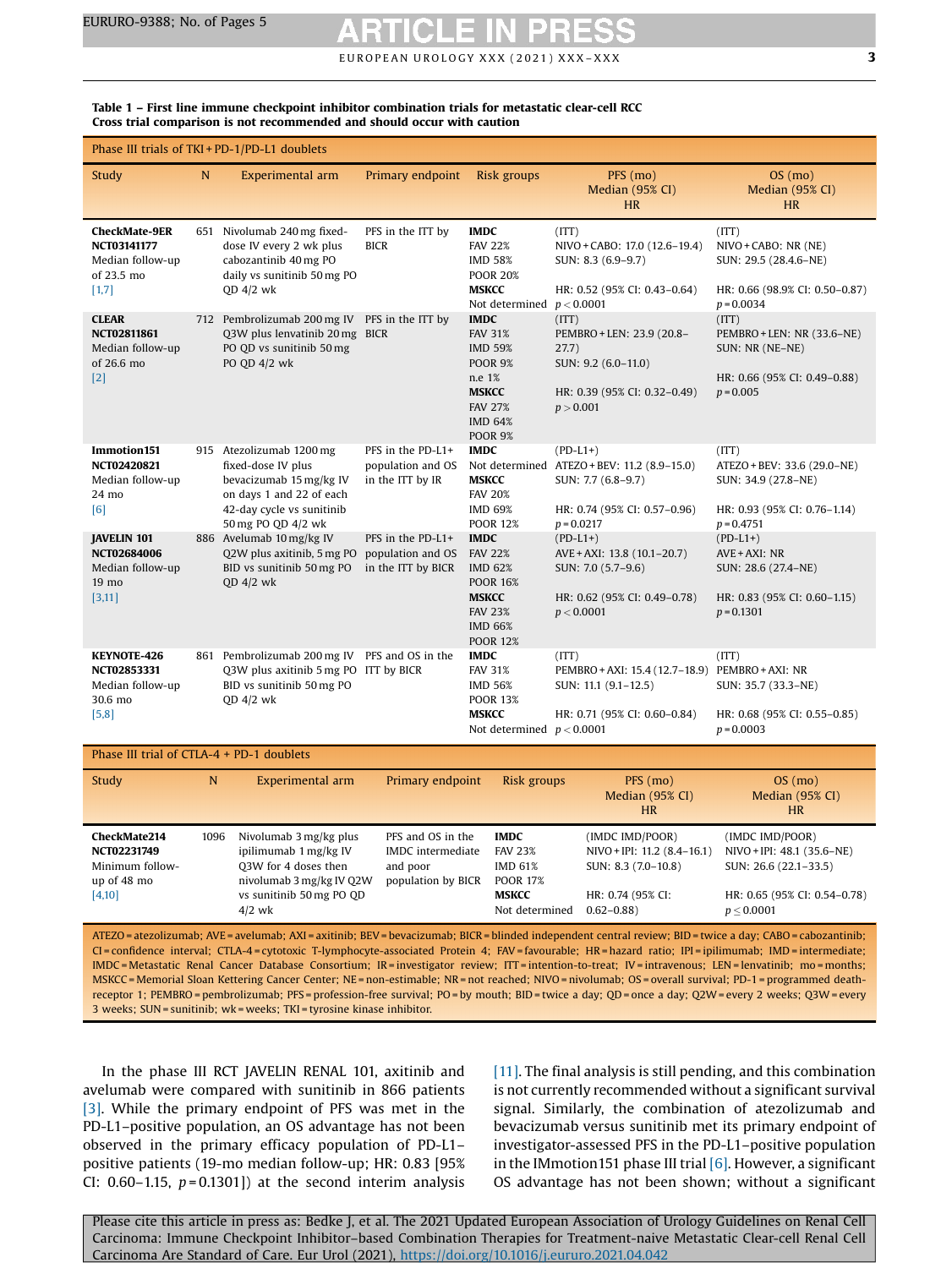**4** EUROPEAN UROLOGY XXX (2021) XXX-XXX



Fig. 1 – Updated European Association of Urology guidelines recommendations for the first-line treatment of metastatic clear-cell renal cancer. IMDC = The International Metastatic Renal Cell Carcinoma Database Consortium.

\*pazopanib for intermediate-risk disease only.

[1b] = based on a randomised controlled phase III trial.

[2a] = based on a well-designed study without randomisation, or a subgroup analysis of a randomised controlled trial.

survival advantage, this combination is not currently recommended.

Collectively, four ICI combinations with proven OS benefit form the new standard of care for first-line ccmRCC patients (Fig. 1). Pembrolizumab plus lenvatinib, nivolumab plus cabozantinib, and pembrolizumab plus axitinib show benefit irrespective of IMDC risk group and PD-L1 status. These combinations achieved all three endpoints of PFS, OS, and ORR. In addition, the 32–34% reductions in the risk of death in CLEAR, Keynote-426, and CheckMate 9ER, together with acceptable safety profiles, are reasons for recommending these three combinations as the new standard of care in all IMDC risk groups. Of the patients, <5–11% have progression of disease as the best response to these agents, which demonstrates excellent initial efficacy. For treatment-naïve IMDC intermediate- and poor-risk patients, nivolumab and ipilimumab is a fourth option, with favourable response rates and OS endpoints. The reduction in risk of death by 35%, and impressive long-term PFS plateauing at approximately 35% after 30 mo as well as superior quality of life data versus sunitinib make this combination attractive. However, immune-related adverse events are prominent when nivolumab is combined with ipilimumab, and high-dose steroids were used in 35% of patients.

In patients who cannot receive or tolerate immune checkpoint inhibition, monotherapies with sunitinib, pazopanib, and cabozantinib (intermediate- and poor-risk disease) are alternative treatment options in this setting.

Drug choice in the second- and third-line settings, after ICI combinations and subsequent vascular endothelial growth factor (VEGF)-targeted therapy, is currently unknown. The vast majority of the regimen explored was tested after sequential use of VEGF receptor tyrosine kinase inhibitors (TKIs) and single-agent PD-1 inhibition. Limited data are available to date after the failure of first-line combination regimens. The panel recommends a subsequent agent that is approved in the VEGF-refractory disease setting, with the exception of rechallenge with immune checkpoint blockade as a monotherapy [\[12\].](#page-4-0) Combination

regimens are actively being investigated in second line or beyond. The lenvatinib plus everolimus combination was approved based on superiority versus everolimus in a small randomised phase II trial [\[13\]](#page-4-0). This combination has additional data in a second phase II trial of 343 patients, which also included patients with prior ICIs [\[14\]](#page-4-0). In addition, first data of the combination of lenvatinib plus pembrolizumab in the second-line setting demonstrated activity of this ICI+TKI combination after the use of ipilimumab plus nivolumab or TKI + ICI in the first line  $[15]$ ; however, the panel advocates awaiting randomised data before recommending on-going ICI therapy.

### Author contributions:

Axel Bex had full access to all the data in the study and takes responsibility for the integrity of the data and the accuracy of the data analysis.

Conception and design: J. Bedke, T. Powles, B. Ljungberg, A. Bex. Acquisition of data: J. Bedke, T. Powles, A. Bex.

Analysis and interpretation of data: J. Bedke, T. Powles, A. Bex.

Drafting of the manuscript: J. Bedke.

Critical revision of the manuscript for important intellectual content: L. Albiges, U. Capitanio, R.H. Giles, M. Hora,T.B. Lam, B. Ljungberg,L. Marconi, T. Klatte, A. Volpe, Y. Abu-Ghanem, S. Dabestani, S. Fernández-Pello, F. Hofmann, T. Kuusk, R. Tahbaz.

Statistical analysis: None.

Obtaining funding: None.

Supervision: J. Bedke, T. Powles, A. Bex, B. Ljungberg.

Other: None.

### Financial disclosure:

Axel Bex certifies that all conflicts of interest, including specific financial interests and relationships and affiliations relevant to the subject matter or materials discussed in the manuscript (eg, employment/affiliation, grants or funding, consultancies, honoraria, stock ownership or options, expert testimony, royalties, or patents filed, received, or pending), are the following:

Professor Dr. J. Bedke has received institutional research funding from AstraZeneca, Astellas, BMS, Eisai, Ipsen, MSD, Novartis, Nektar, Pfizer, Roche, and Seattle Genetics; and received honoraria from BMS and MSD on an institutional basis and from AstraZeneca, Astellas, BMS, Eisai, EUSA